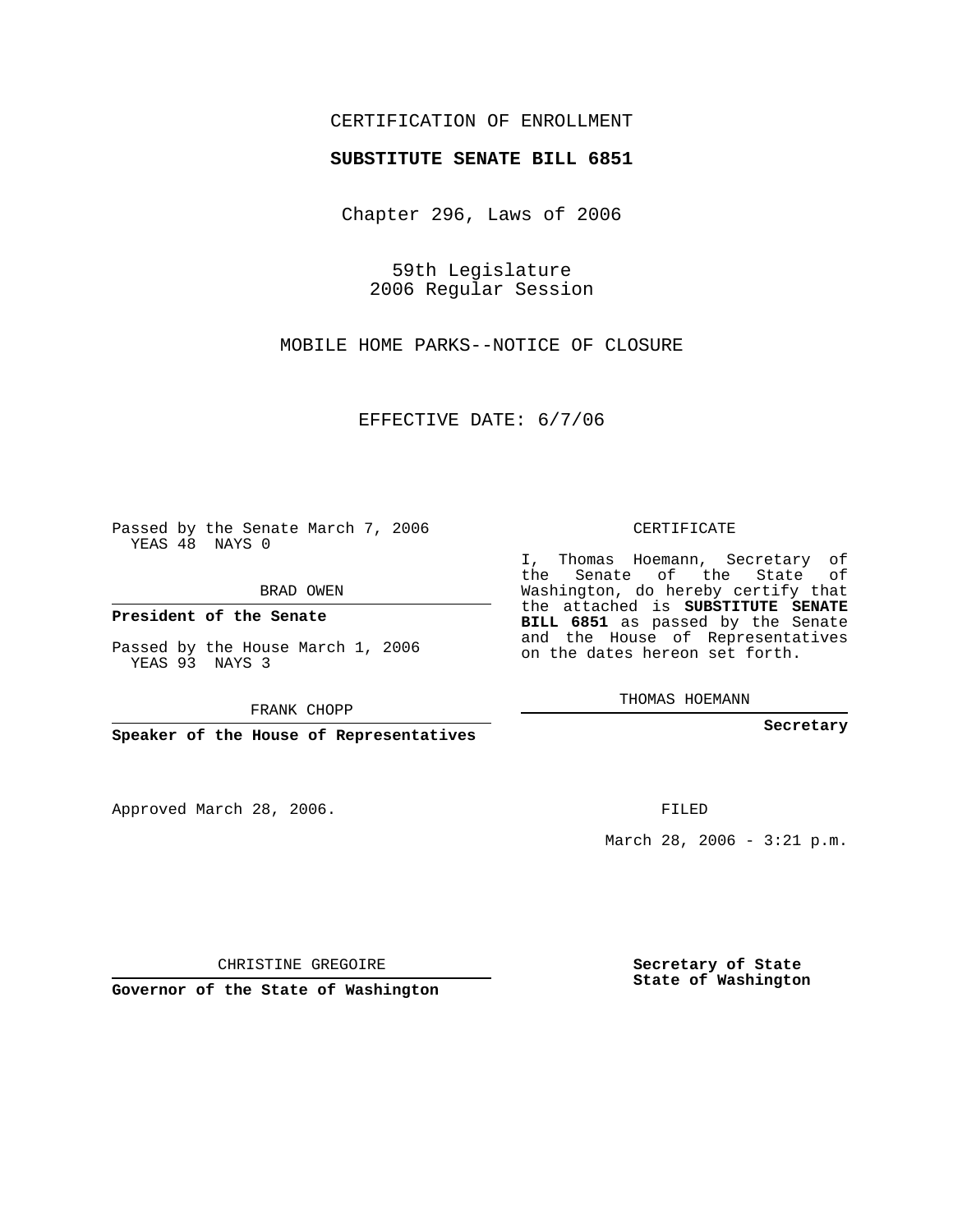## **SUBSTITUTE SENATE BILL 6851** \_\_\_\_\_\_\_\_\_\_\_\_\_\_\_\_\_\_\_\_\_\_\_\_\_\_\_\_\_\_\_\_\_\_\_\_\_\_\_\_\_\_\_\_\_

\_\_\_\_\_\_\_\_\_\_\_\_\_\_\_\_\_\_\_\_\_\_\_\_\_\_\_\_\_\_\_\_\_\_\_\_\_\_\_\_\_\_\_\_\_

AS AMENDED BY THE HOUSE

Passed Legislature - 2006 Regular Session

## **State of Washington 59th Legislature 2006 Regular Session**

**By** Senate Committee on Financial Institutions, Housing Consumer Protection (originally sponsored by Senators Prentice and Fairley)

READ FIRST TIME 02/03/06.

 1 AN ACT Relating to closure of mobile home parks and manufactured 2 housing communities; amending RCW 59.21.030 and 59.20.060; and creating 3 new sections.

4 BE IT ENACTED BY THE LEGISLATURE OF THE STATE OF WASHINGTON:

 5 **Sec. 1.** RCW 59.21.030 and 1995 c 122 s 7 are each amended to read 6 as follows:

 (1) Notice required by RCW 59.20.080 before park closure or conversion of the park, whether twelve months or longer, shall be given to the director and all tenants in writing, and posted at all park entrances. The notice required by RCW 59.20.080 must also meet the following requirements:

12 (a) A copy of the closure notice must be provided with all month-13 to-month rental agreements signed after the original park closure 14 notice date( $(-)$ );

15  $(b)$  Notice to the director must include: (i) A good faith estimate 16 of the timetable for removal of the mobile homes  $((and))$ ;  $(ii)$  the 17 reason for closure $((-))$ ; and (iii) a list of the names and mailing 18 addresses of the current registered park tenants. Notice required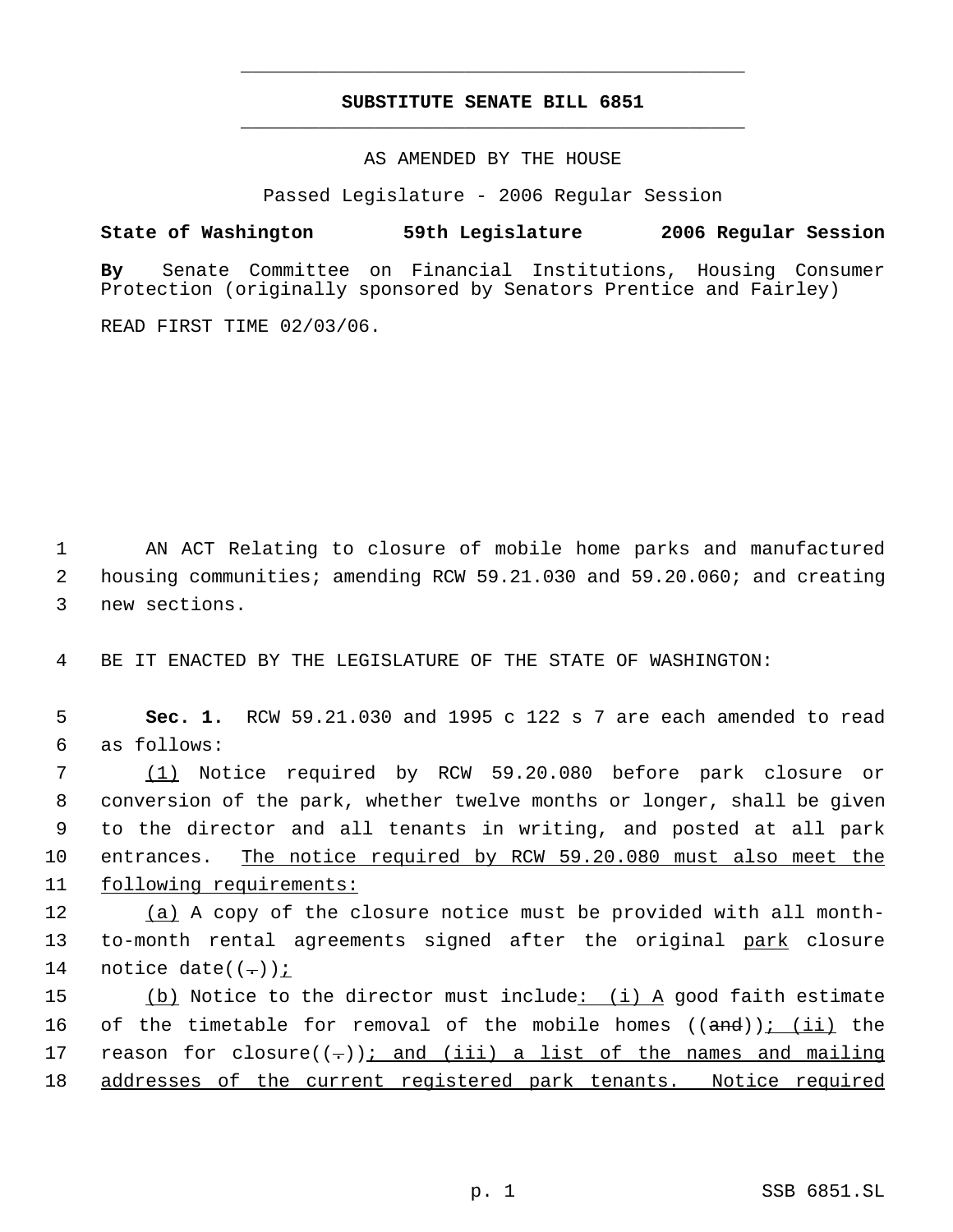1 under this subsection must be sent to the director within ten business 2 days of the date notice was given to all tenants as required by RCW 59.20.080; and 4 (c) Notice must ((also)) be recorded in the office of the county auditor for the county where the mobile home park is located. (2) The department must mail every tenant an application and information on relocation assistance within ten business days of receipt of the notice required in subsection (1) of this section. **Sec. 2.** RCW 59.20.060 and 2002 c 63 s 1 are each amended to read as follows: (1) Any mobile home space tenancy regardless of the term, shall be based upon a written rental agreement, signed by the parties, which shall contain: (a) The terms for the payment of rent, including time and place, and any additional charges to be paid by the tenant. Additional charges that occur less frequently than monthly shall be itemized in a 17 billing to the tenant; (b) Reasonable rules for guest parking which shall be clearly stated; (c) The rules and regulations of the park; (d) The name and address of the person who is the landlord, and if such person does not reside in the state there shall also be designated by name and address a person who resides in the county where the mobile home park is located who is authorized to act as agent for the purposes of service of notices and process. If no designation is made of a person to act as agent, then the person to whom rental payments are to 27 be made shall be considered the agent; (e) The name and address of any party who has a secured interest in the mobile home, manufactured home, or park model; (f) A forwarding address of the tenant or the name and address of a person who would likely know the whereabouts of the tenant in the event of an emergency or an abandonment of the mobile home, manufactured home, or park model; (g)(i) A covenant by the landlord that, except for acts or events beyond the control of the landlord, the mobile home park will not be converted to a land use that will prevent the space that is the subject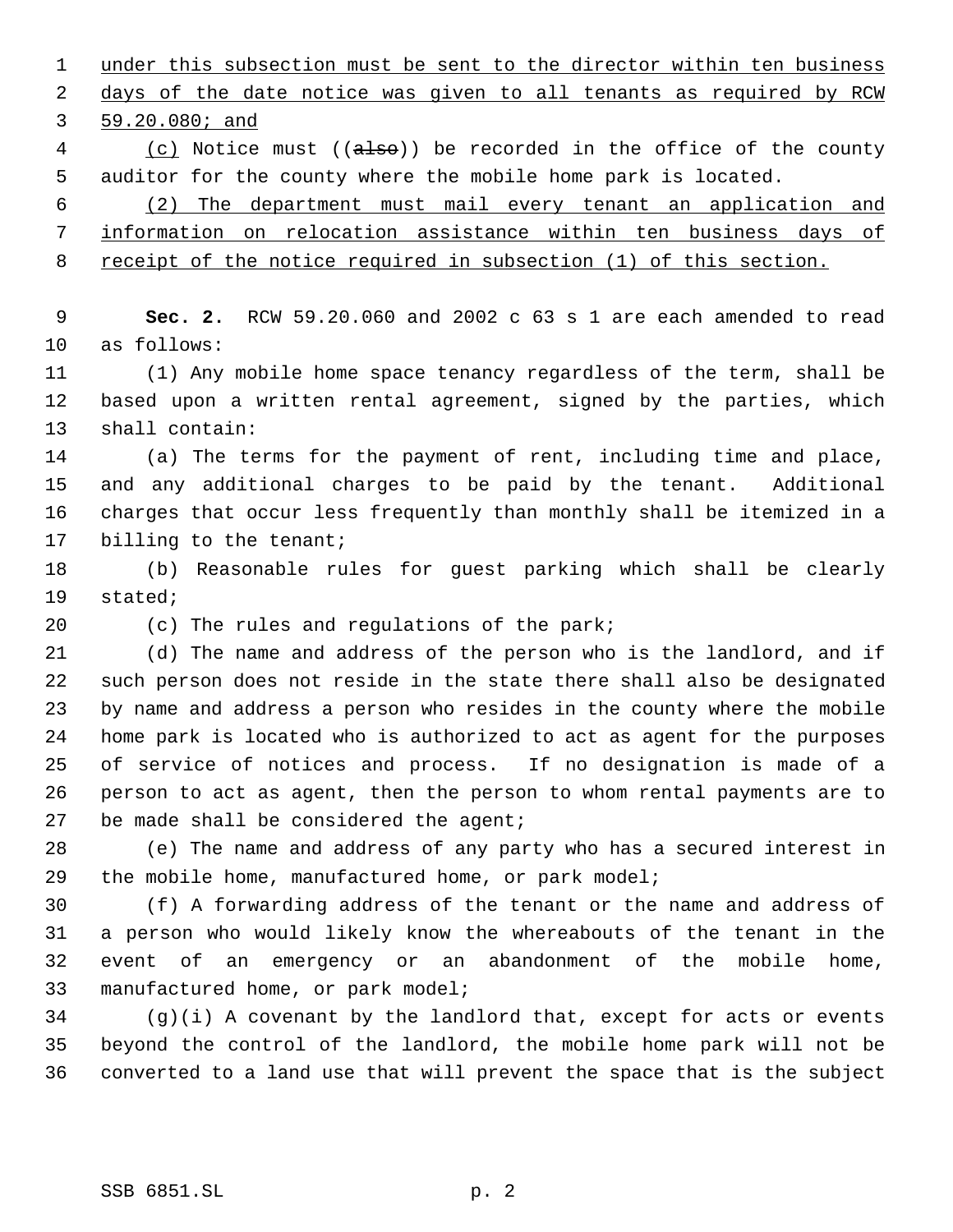of the lease from continuing to be used for its intended use for a period of three years after the beginning of the term of the rental agreement;

 (ii) A rental agreement may, in the alternative, contain a 5 statement that: "The park may be sold or otherwise transferred at any time with the result that subsequent owners may close the mobile home park, or that the landlord may close the park at any time after the 8 required notice." The covenant or statement required by this 9 subsection must: (A) Appear in print that is in bold face and is 10 larger than the other text of the ((lease and must)) rental agreement; 11 (B) be set off by means of a box, blank space, or comparable visual device;

13 ((The requirements of this subsection shall apply to tenancies 14 initiated after April 28, 1989) and (C) be located directly above the 15 tenant's signature on the rental agreement.

 (h) The terms and conditions under which any deposit or portion thereof may be withheld by the landlord upon termination of the rental agreement if any moneys are paid to the landlord by the tenant as a deposit or as security for performance of the tenant's obligations in a rental agreement;

 (i) A listing of the utilities, services, and facilities which will be available to the tenant during the tenancy and the nature of the fees, if any, to be charged;

 (j) A description of the boundaries of a mobile home space sufficient to inform the tenant of the exact location of the tenant's space in relation to other tenants' spaces;

 (k) A statement of the current zoning of the land on which the 28 mobile home park is located; and

 (l) A statement of the expiration date of any conditional use, temporary use, or other land use permit subject to a fixed expiration date that is necessary for the continued use of the land as a mobile home park.

 (2) Any rental agreement executed between the landlord and tenant shall not contain any provision:

 (a) Which allows the landlord to charge a fee for guest parking unless a violation of the rules for guest parking occurs: PROVIDED, That a fee may be charged for guest parking which covers an extended period of time as defined in the rental agreement;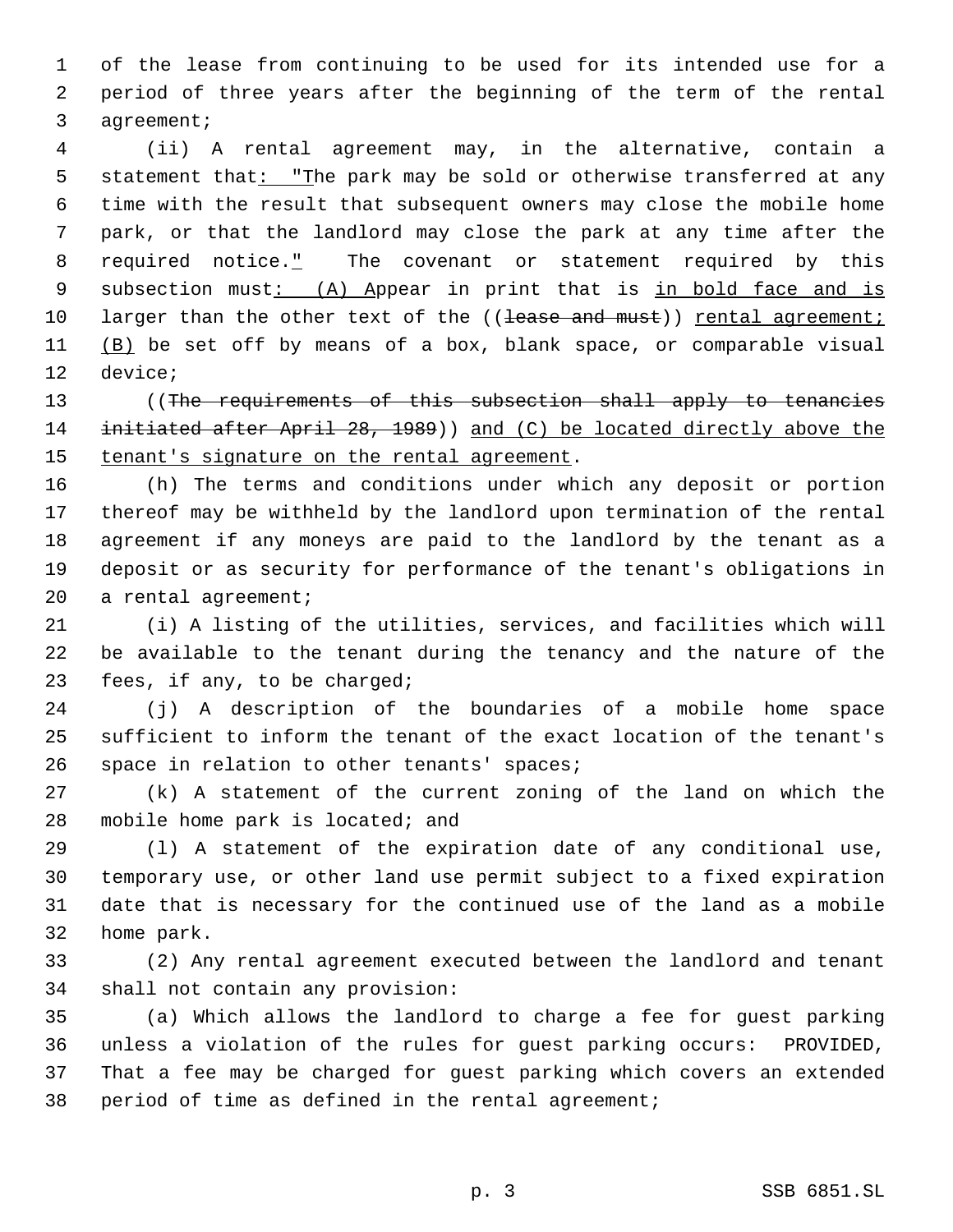(b) Which authorizes the towing or impounding of a vehicle except upon notice to the owner thereof or the tenant whose guest is the owner of the vehicle;

 (c) Which allows the landlord to alter the due date for rent payment or increase the rent: (i) During the term of the rental agreement if the term is less than one year, or (ii) more frequently than annually if the term is for one year or more: PROVIDED, That a rental agreement may include an escalation clause for a pro rata share of any increase in the mobile home park's real property taxes or utility assessments or charges, over the base taxes or utility assessments or charges of the year in which the rental agreement took effect, if the clause also provides for a pro rata reduction in rent or other charges in the event of a reduction in real property taxes or utility assessments or charges, below the base year: PROVIDED FURTHER, That a rental agreement for a term exceeding one year may provide for annual increases in rent in specified amounts or by a formula specified 17 in such agreement;

 (d) By which the tenant agrees to waive or forego rights or remedies under this chapter;

 (e) Allowing the landlord to charge an "entrance fee" or an "exit fee." However, an entrance fee may be charged as part of a continuing care contract as defined in RCW 70.38.025;

 (f) Which allows the landlord to charge a fee for guests: PROVIDED, That a landlord may establish rules charging for guests who remain on the premises for more than fifteen days in any sixty-day period;

 (g) By which the tenant agrees to waive or forego homestead rights provided by chapter 6.13 RCW. This subsection shall not prohibit such waiver after a default in rent so long as such waiver is in writing signed by the husband and wife or by an unmarried claimant and in consideration of the landlord's agreement not to terminate the tenancy for a period of time specified in the waiver if the landlord would be otherwise entitled to terminate the tenancy under this chapter; or

 (h) By which, at the time the rental agreement is entered into, the landlord and tenant agree to the selection of a particular arbitrator.

 NEW SECTION. **Sec. 3.** The department of community, trade, and economic development, working in collaboration with mobile home park